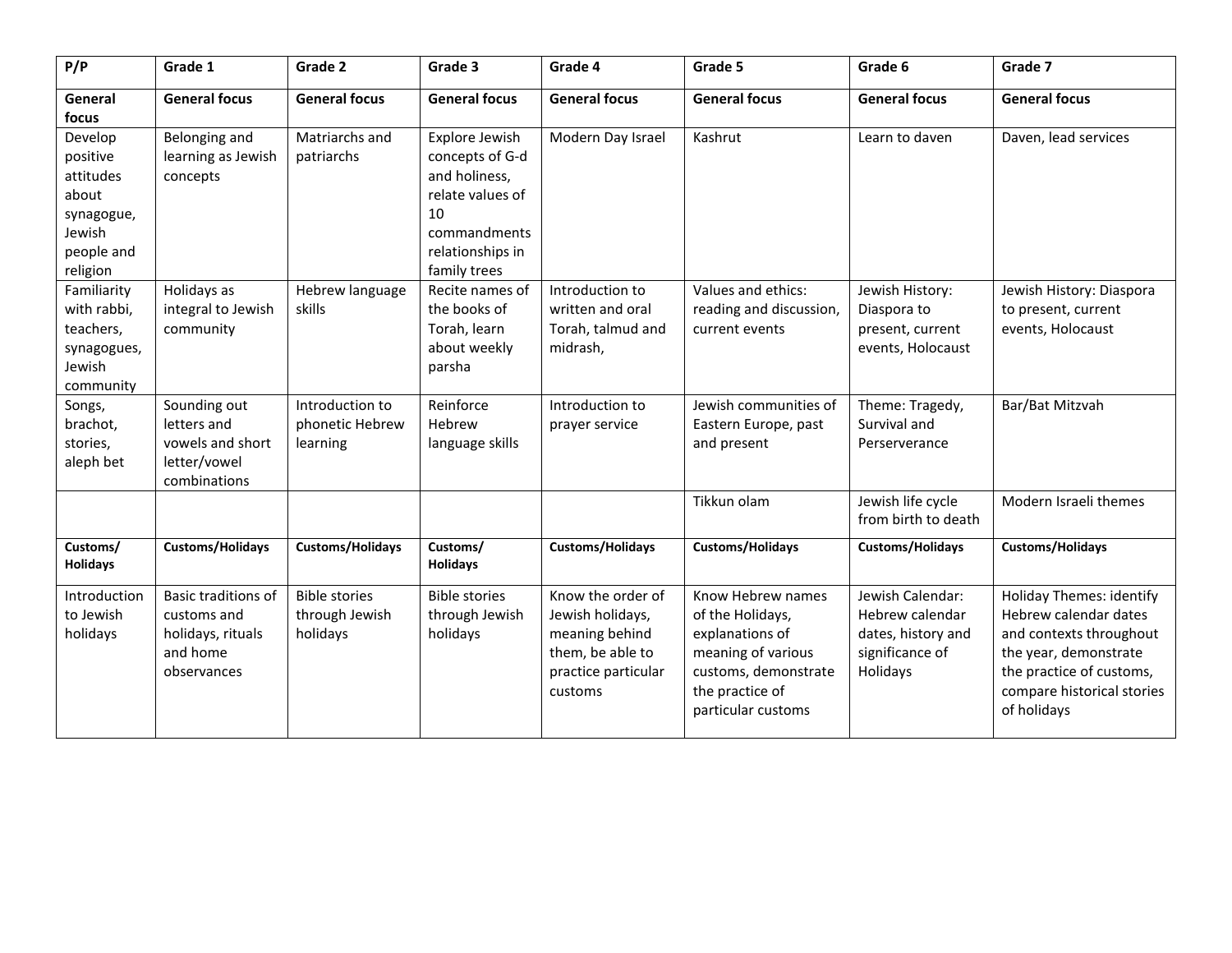| Judaic                                                                     | <b>Judaic Themes</b>                                                   | <b>Judaic Themes</b>                                                                                                | <b>Judaic Themes</b>                                                                       | <b>Judaic Themes</b>                                                                                                                                   | <b>Judaic Themes</b>                                                                                                                  | <b>Judaic Themes</b>                                                                     | <b>Judaic Themes</b>                                                                                                                                                                                                                                                                                |
|----------------------------------------------------------------------------|------------------------------------------------------------------------|---------------------------------------------------------------------------------------------------------------------|--------------------------------------------------------------------------------------------|--------------------------------------------------------------------------------------------------------------------------------------------------------|---------------------------------------------------------------------------------------------------------------------------------------|------------------------------------------------------------------------------------------|-----------------------------------------------------------------------------------------------------------------------------------------------------------------------------------------------------------------------------------------------------------------------------------------------------|
| <b>Themes</b>                                                              |                                                                        |                                                                                                                     |                                                                                            |                                                                                                                                                        |                                                                                                                                       |                                                                                          |                                                                                                                                                                                                                                                                                                     |
| Icon of the<br>Week                                                        | Respect for items<br>and living things,<br>identify icons in<br>Hebrew | Judaism in the<br>home: customs,<br>icons and<br>practice, basic<br>meaning behind<br>symbols                       | Jewish Calendar                                                                            | Understand kosher<br>and sofer, meaning<br>behind customs<br>within the<br>sanctuary and on a<br>Torah                                                 | Kashrut focus                                                                                                                         | Jewish Calendar:<br>Hebrew calendar<br>dates, history and<br>significance of<br>Holidays | Bar/Bat-Mitzvah Themes:<br>Understand the change<br>from childhood to<br>adulthood in Jewish life in<br>terms of practical<br>religious obligation,<br>Identify Hebrew birthdays<br>and correlating parsha<br>and haftorah,<br>comprehend the religious<br>obligation of transition to<br>adulthood |
| <b>Shabbat</b><br><b>Themes</b>                                            | <b>Shabbat Themes</b>                                                  | <b>Shabbat Themes</b>                                                                                               | Shabbat<br><b>Themes</b>                                                                   | <b>Shabbat Themes</b>                                                                                                                                  | <b>Shabbat Themes</b>                                                                                                                 | <b>Shabbat Themes</b>                                                                    | <b>Shabbat Themes</b>                                                                                                                                                                                                                                                                               |
| Shabbat<br>songs<br>Hebrew and<br>English,<br>identify<br>Shabbat<br>items | Order and<br>customs of<br>Shabbat                                     | Significance of<br>Shabbat customs                                                                                  | Identify and<br>understand<br>significance of<br>Shabbat<br>customs                        | 39 Melachot laws<br>and give examples<br>of basic<br>restrictions,<br>introduction to<br>parts of Shabbat<br>service                                   | Participate and follow<br>along for Shabbat<br>services                                                                               | <b>Lead Shabbat</b><br>services                                                          | Lead Shabbat services                                                                                                                                                                                                                                                                               |
| Torah                                                                      | <b>Torah</b>                                                           | <b>Torah</b>                                                                                                        | <b>Torah</b>                                                                               | Torah                                                                                                                                                  | <b>Torah</b>                                                                                                                          | <b>Torah</b>                                                                             | Torah                                                                                                                                                                                                                                                                                               |
| Basic stories,<br>creative<br>craft<br>projects                            | <b>Torah Heroes</b>                                                    | Basic plots,<br>characters and<br>morals, names<br>and order of<br>Books of Torah,<br>Matriarchs and<br>Patriarchs. | Character<br>development in<br>various plots,<br>identifying good<br>and bad<br>behaviours | Identify a perek and<br>pasuk, identify<br>weekly parshas,<br>detailed<br>understanding of<br>individual plots,<br>relationship of<br>plots and people | Critical look into plots<br>for morals and lessons,<br>introduction to nevi'im<br>and haftorah, torah<br>portions, parsha<br>hashavua | In depth look at<br>Parshat hashavuah,<br>and how to prepare<br>a D'var torah            | In depth look at Parshat<br>hashavuah, and how to<br>prepare a D'var torah,<br>facilitating group<br>discussion                                                                                                                                                                                     |